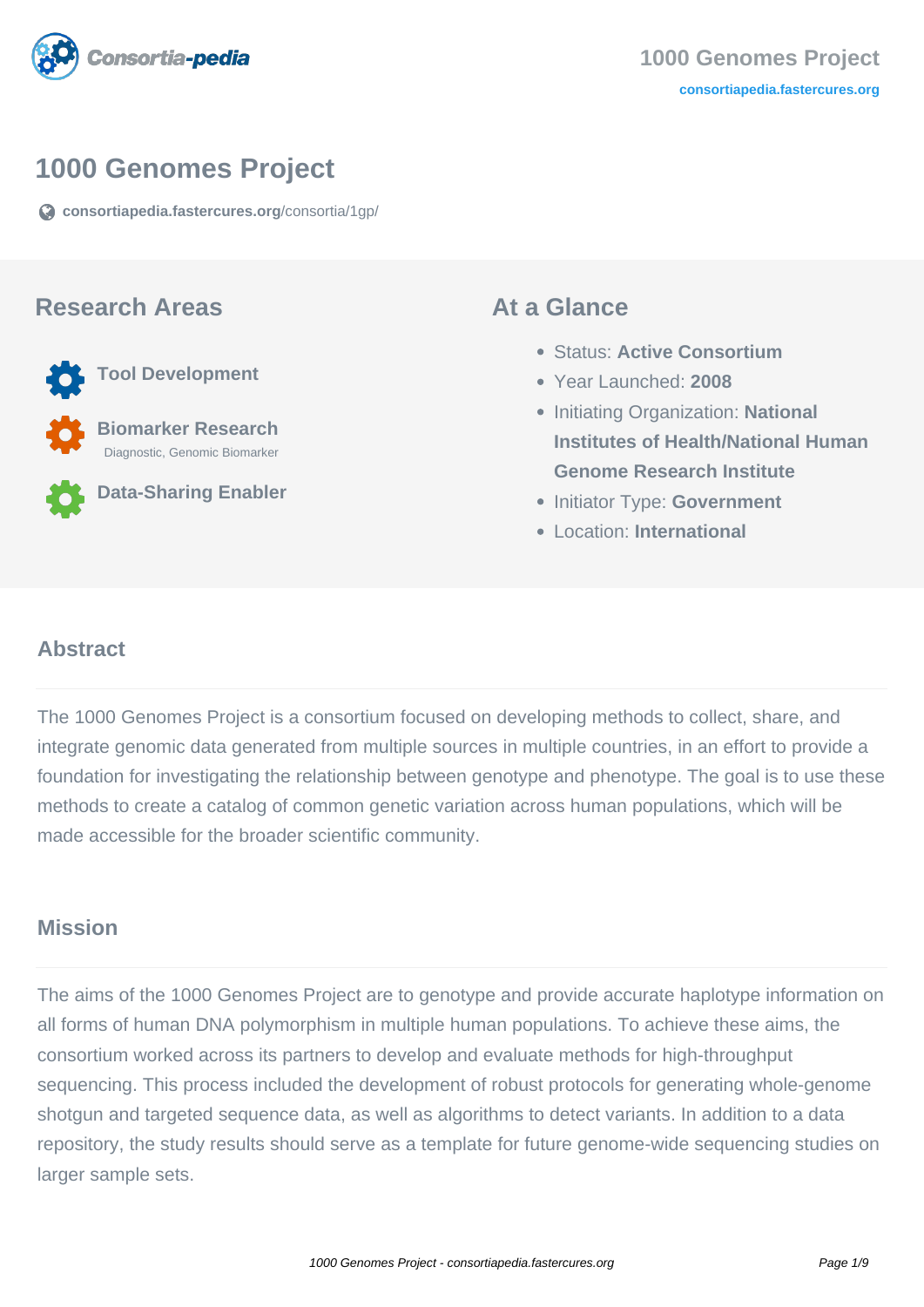

 The consortium identified the following populations for DNA sequencing: Yoruba in Ibadan, Nigeria; Japanese in Tokyo; Chinese in Beijing; Utah residents with ancestry from northern and western Europe; Luhya in Webuye, Kenya; Maasai in Kinyawa, Kenya; Toscani in Italy; Gujarati Indians in Houston; Chinese in metropolitan Denver; people of Mexican ancestry in Los Angeles; and people of African ancestry in the southwestern United States.

# **Consortium History**

The 1000 Genomes Project was launched in 2008 and conducted three pilot studies to test multiple strategies for producing a catalog of genetic variants with a frequency of at least 1% within the different study populations (European, African, and East Asian). The data of approximately 2,500 human genomes were made available to the public in 2010 via the consortium's two websites and Amazon Web Services (AWS). The consortium leverages the findings from the International HapMap Project, a comprehensive catalog of common human genetic variation from 270 people that shows how genomic variation is organized into chromosome neighborhoods called haplotypes.

 The first pilot project sequenced the genomes of six people (two nuclear families each with two parents and a daughter) at high coverage. Each sample was sequenced an average of 20-60 times, using multiple technologies. By using multiple technologies, the project uncovered a more complete picture of DNA variation in these individuals and identified the strengths and limitations of each technology. The data also served as a comparison group for the genome sequences analyzed in the other pilot projects. The second pilot project sequenced the genomes of 179 people at low coverage—an average of three passes of the genome. This project's results were used to confirm the efficacy of this methodology. The third pilot project sequenced the coding regions, called exons, of 1,000 genes in about 700 people to explore how best to obtain a detailed catalog for the approximately 2% of the genome that consists of protein-coding genes.

## **Structure & Governance**

Decisions in all activities require consensus by the 1000 Genomes Steering Committee and the 1000 Genomes Analysis Group. The Steering Committee serves as the main governing board of the 1000 Genomes Consortium and includes the Project co-chairs, working group co-chairs, a representative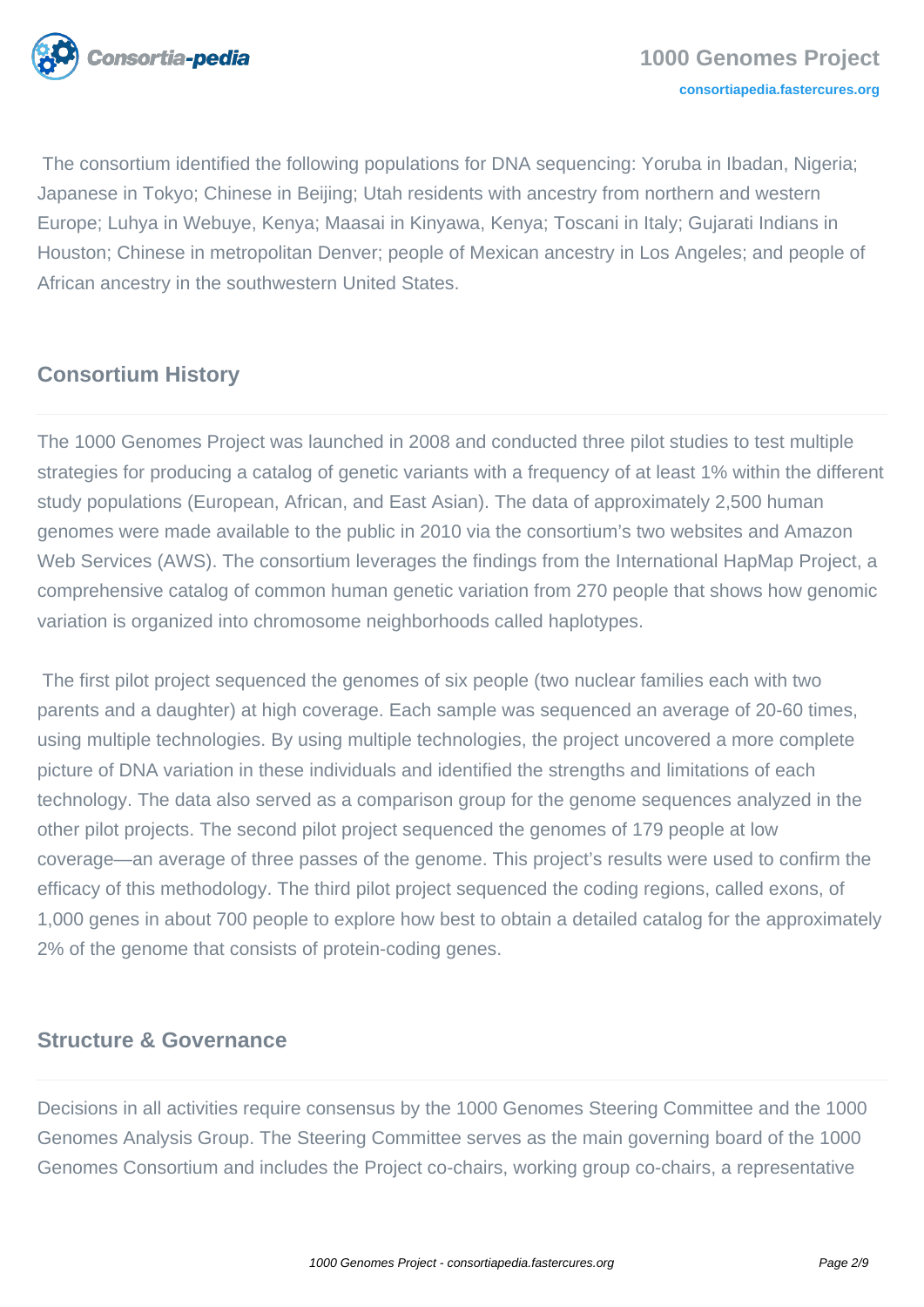

from each sequencing center, and some additional members, including a program director from the National Institutes of Health's (NIH) National Human Genome Research Institute (NHGRI). Almost all calls by the Steering Committee are open to all Project participants.

 The Analysis Group includes all the consortium participants working on data processing and analyses, as well as the sponsors and funders (Scientific Management team). The Principal Investigator (PI) and relevant staff from an awarded cooperative agreement may be added to the Analysis Group, depending on the needs of the Project; awardees not part of the Analysis Group are still expected to work closely with the group. Awardees are required to accept and implement the common guidelines, procedures, and policies approved by the Steering Committee and the Analysis Group. Each awardee PI has one vote on the Analysis Group.

 Scientific Management team members are scientists who provide normal stewardship of the funding and provide scientific and programmatic involvement through technical assistance, advice, and coordination. They also participate as members of the Steering Committee and Analysis Group.

 The Steering Committee and the Analysis Group have the authority to add additional members. The Steering Committee and the Analysis Group can also establish ad hoc groups, which would include representatives from the grantees and the funding agencies, and possibly other experts. For NIHfunded awardees, any disagreements that arise in scientific or programmatic matters between award recipients and the NIH may be brought to arbitration. If this occurs, then an Arbitration Panel will be convened with three members: one designee of the Steering Committee chosen without NIH staff voting, one NIH designee, and one designee with expertise in the relevant area who is chosen by the other two; in the case of individual disagreement, the first member may be chosen by the individual awardee.

 Sequencing work was carried out at the Sanger Institute, BGI Shenzhen, and NHGRI's Large-Scale Sequencing Network, the latter of which includes the Broad Institute, the Washington University Genome Sequencing Center at the Washington University School of Medicine in St. Louis, and the Human Genome Sequencing Center at the Baylor College of Medicine in Houston. All samples from the 1,000 genomes are available as lymphoblastoid cell lines (LCLs) and LCL-derived DNA from the Coriell Cell Repository as part of the NHGRI Catalog. In addition Standard Population DNA Panels for the 1000 Genomes and HapMap projects are available at \$1,000 or less each.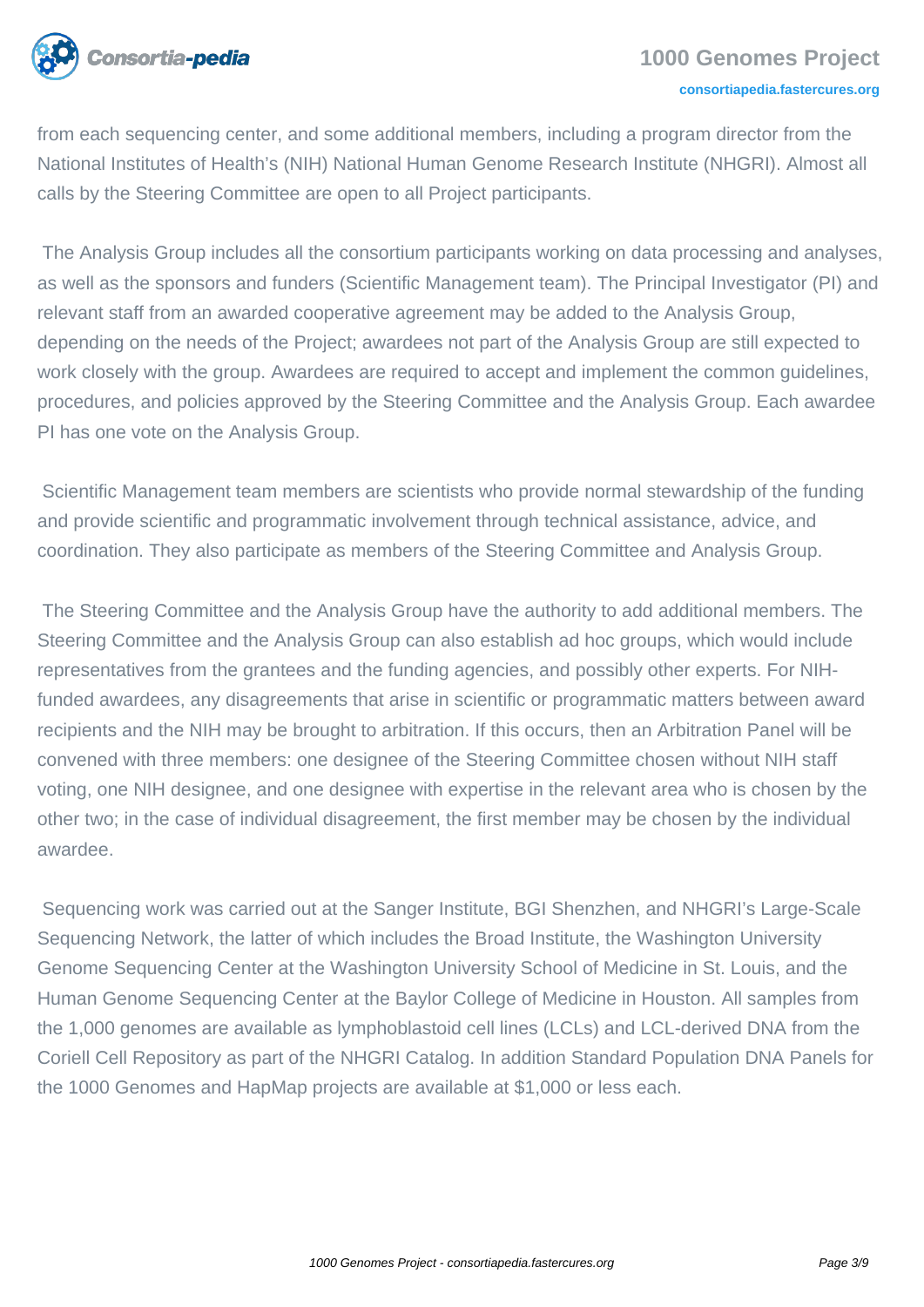

# **Financing**

With an estimated cost of \$30-50 million, the Project received the majority of its support from the Wellcome Trust Sanger Institute, Beijing Genomics Institute, and NHGRI. Three industrial sequencing companies—454 Life Sciences (Roche), Life Technologies, and Illumina—provided in-kind sequence data and capacity, estimated to be worth approximately \$700,000 for the pilot phase, with more sequencing contributions anticipated for the full project.

# **Intellectual Property**

There is no associated intellectual property—all data are freely available to the public via the Project websites and the cloud via AWS.

### **Data Sharing**

The Project samples are mostly anonymous and have no associated medical or phenotype data; for some of the populations, the collectors have phenotype data but these data are not at Coriell Institute and are not distributed. All samples from the 1,000 genomes are available as LCLs and LCL-derived DNA from the Coriell Cell Repository as part of the NHGRI Catalog.

 NIH's National Center for Biotechnology Information (NCBI) and European Bioinformatics Institute began making Project data freely available to researchers in 2008. In addition to information about catalog variants, the data will include information about surrounding variation that can speed identification of the most important variants. In 2010, the pilot data became available via the AWS cloud for free, enabling any researcher to access and analyze the data at a fraction of the cost it would take for his or her institution to acquire the needed internet bandwidth, data storage, and analytical computing capacity. The data can be seamlessly accessed through services such as Amazon Elastic Compute Cloud and Amazon Elastic MapReduce, which provide organizations with the highly scalable resources needed to power computing applications often needed in research. Researchers pay only for the additional AWS resources needed to further process or analyze the data. In 2012, additional data were released via AWS, including results from sequencing the DNA of some 1,700 people. Data are available via the consortium website at http://www.1000genomes.org, as well as the NCBI website at ftp://ftp-trace.ncbi.nlm.nih.gov/1000genomes and the Wellcome Trust website at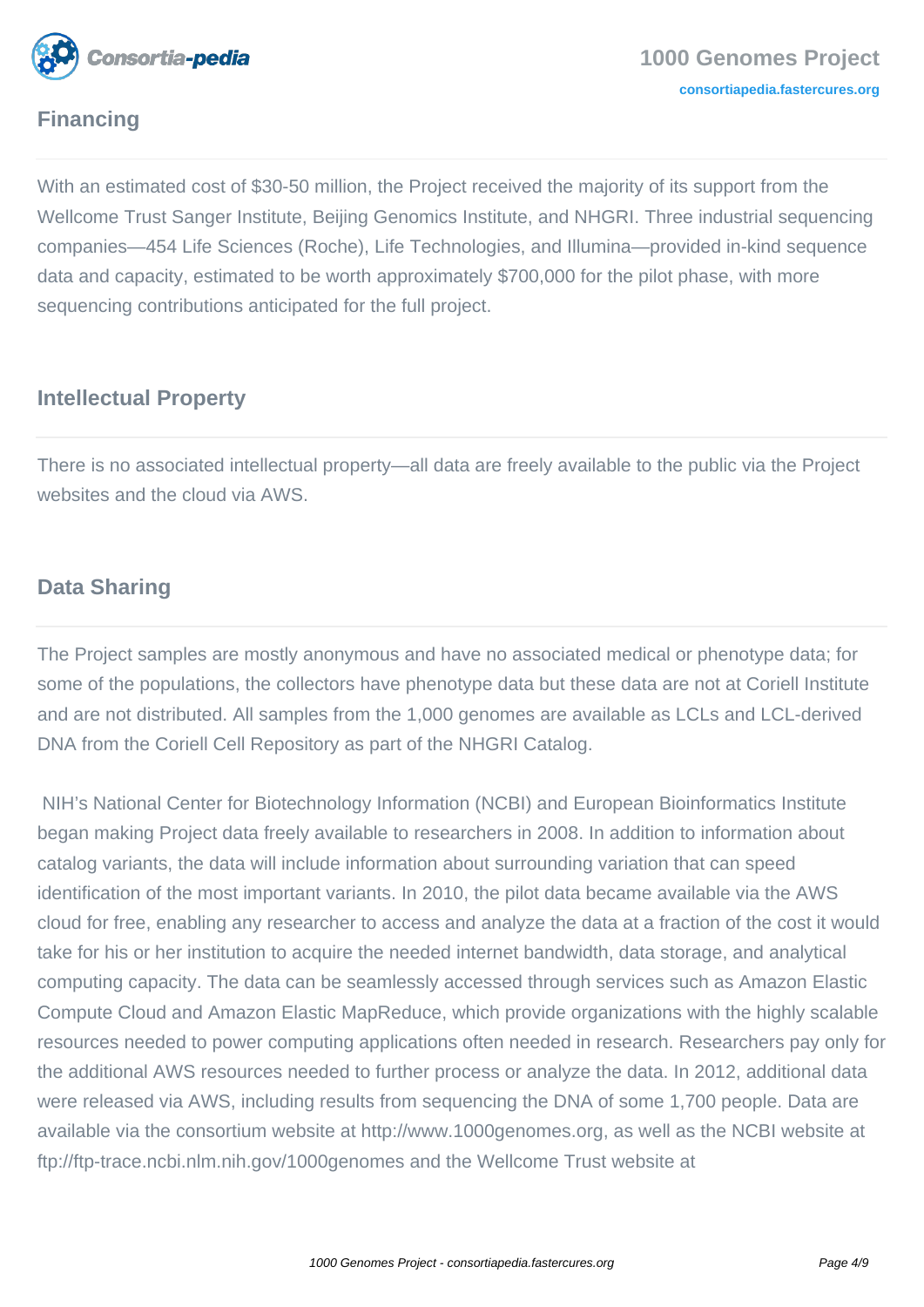

#### ftp://ftp.1000genomes.ebi.ac.uk.

 The data producers aim to release the Project data quickly, prior to publication, with the expectation that they will be valuable for many researchers. In keeping with Fort Lauderdale principles, data users may use the data for many studies, but they are expected to allow the data producers to make the first presentations and to publish the first paper with global analyses of the data.

# **Impact/Accomplishment**

This effort has already resulted in the completion of three pilot projects, and the resulting data have been deposited in freely available public databases for use by the research community. In addition, work has begun on the full-scale effort to build a public database containing information from the genomes of 2,500 people from 27 populations around the world. This unprecedented large data set is available on the Project's own web sites, but it is also available via the AWS computing cloud for researchers who may not have capacity to download it locally.

 In addition to sequencing the data, the pilot projects developed criteria to determine the strengths and weaknesses of current sequencing technologies, demonstrated a method for sequencing at low coverage, and found methods to perform high-throughput exon sequencing for large populations.

## **Links/Social Media Feed**

Homepage <http://www.1000genomes.org/> Twitter **COLLECTION COLLECTION COLLECTION COLLECTION COLLECTION COLLECTION COLLECTION COLLECTION** Other website <http://aws.amazon.com/1000genomes/> Other website <ftp://ftp.1000genomes.ebi.ac.uk> Other website <ftp://ftp-trace.ncbi.nlm.nih.gov/1000genomes>

# **Points of Contact**

Central email: [info@1000genomes.org](mailto:info@1000genomes.org)

Project Co-Chairs: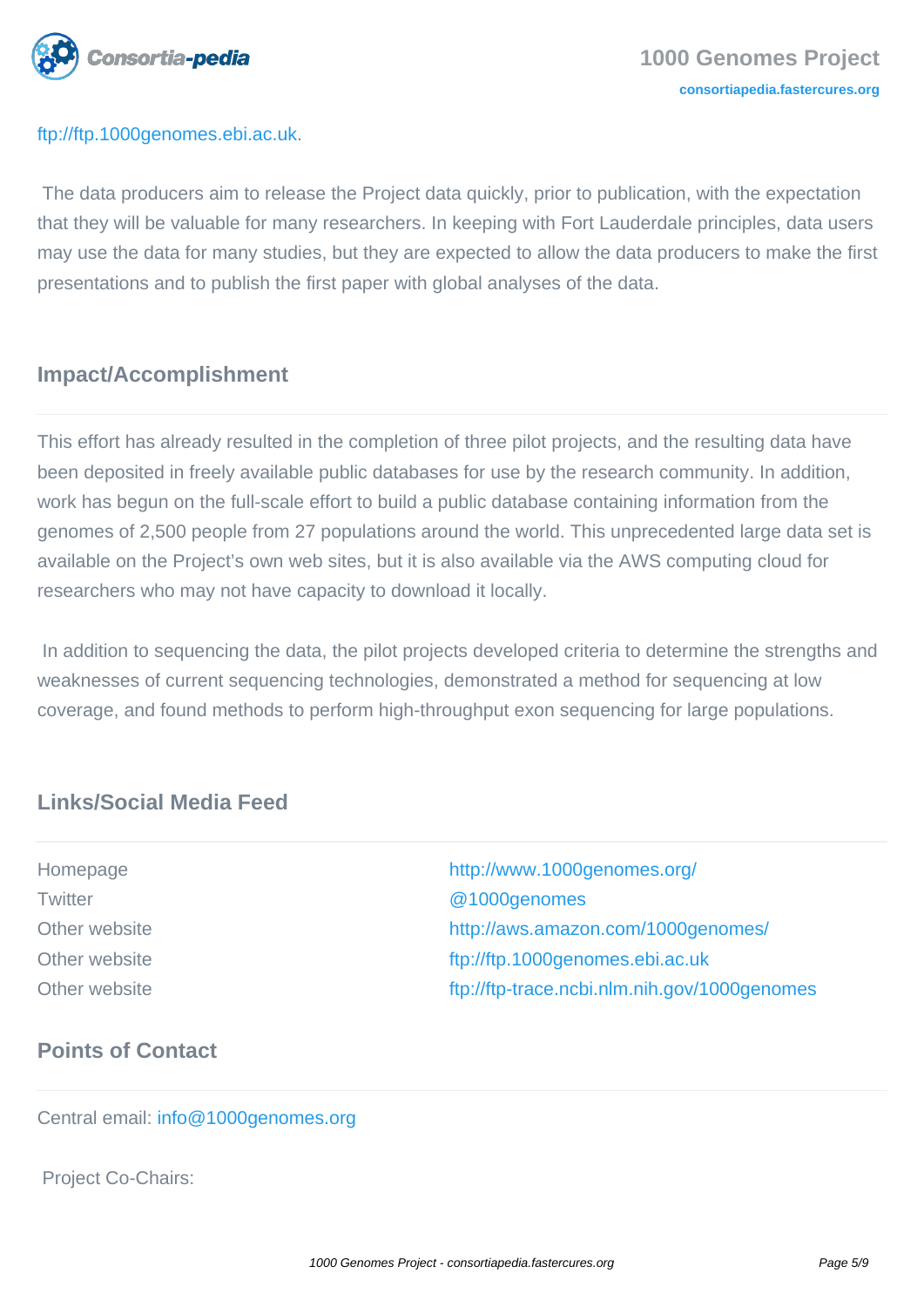

#### **1000 Genomes Project [consortiapedia.fastercures.org](http://consortiapedia.fastercures.org/)**

 Richard Durbin, PhD ([rd@sanger.ac.uk](mailto:rd@sanger.ac.uk)) Wellcome Trust Sanger Institute Wellcome Trust Genome Campus

 David Altshuler, MD, PhD ([altshuler@molbio.mgh.harvard.edu\)](mailto:altshuler@molbio.mgh.harvard.edu) Associate Professor of Genetics and of Medicine Harvard Medical School Massachusetts General Hospital

 NHGRI Staff: Lisa D. Brooks, PhD ([lisa.brooks@nih.gov\)](mailto:lisa.brooks@nih.gov) Program Director Genetic Variation Program National Human Genome Research Institute National Institutes of Health

 Adam Felsenfeld, PhD ([adam.felsenfeld@nih.gov](mailto:adam.felsenfeld@nih.gov)) Program Director Large-Scale Sequencing Program National Human Genome Research Institute National Institutes of Health

 Jean McEwen, JD, PhD [\(mcewenj@mail.nih.gov\)](mailto:mcewenj@mail.nih.gov) Program Director Ethical, Legal, and Social Implications Program National Human Genome Research Institute National Institutes of Health

# **Sponsors & Partners**

Affymetrix, Inc. Albert Einstein College of Medicine Baylor College of Medicine BGI-Shenzhen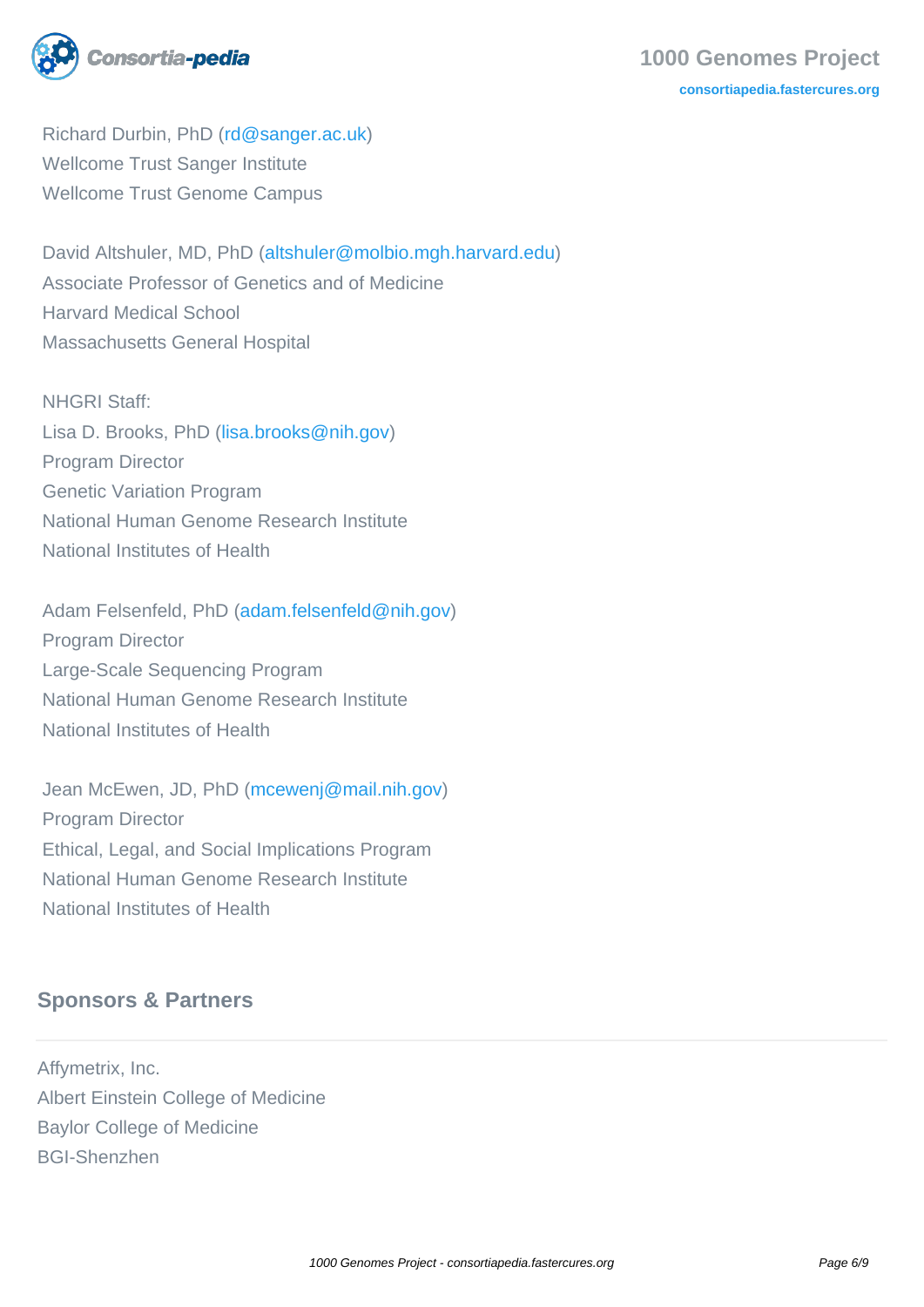

Bilkent University, Turkey Boston College Brigham and Women's Hospital Broad Institute Cardiff University Cayetano Heredia University Chinese Academy of Sciences Complete Genomics, Inc. Coriell Institute European Bioinformatics Institute European Molecular Biology Laboratory F. Hoffmann-La Roche Ltd. / 454 Life Sciences Federal Ministry of Education and Research (BMBF, Germany) Genetic Alliance UK Gregor Mendel Institute Illumina, Inc. Imperial College London Johns Hopkins University Leiden University Life Technologies Corp. Louisiana State University Massachusetts General Hospital Max Planck Institute for Molecular Genetics McGill University Medical Research Council (UK) Mount Sinai School of Medicine National Institutes of Health/National Center for Biotechnology Information National Institutes of Health/National Human Genome Research Institute National Institutes of Health/National Institute of Environmental Health Sciences National Planning and Development Committee (China) Oxford University Ponce School of Medicine and Health Sciences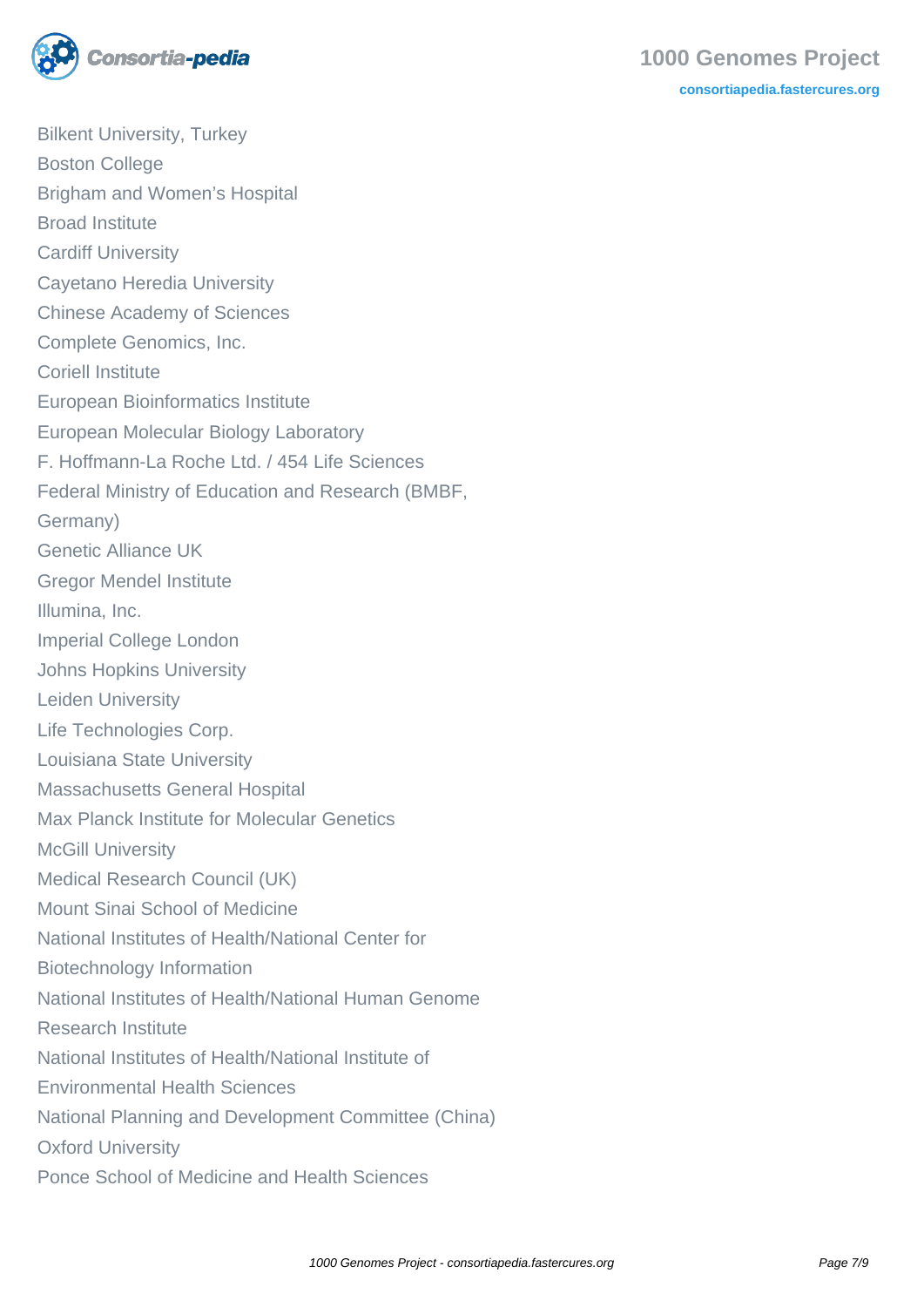

Rutgers University Shenzhen Local Municipal Government (China) Simon Fraser University Stanford University Translational Genomics Research Institute Tulane University University College of London University of Arizona University of Barcelona University of California, Los Angeles University of California, San Diego University of California, San Francisco University of California, Santa Cruz University of Chicago University of Copenhagen University of Geneva University of Maryland University of Medicine and Dentistry of New Jersey University of Michigan University of North Carolina, Chapel Hill University of Puerto Rico University of Texas University of Texas/MD Anderson Cancer Center University of the West Indies University of Utah University of Virginia University of Washington Virginia Tech Washington University in St. Louis Wellcome Trust Wellcome Trust Centre for Human Genetics Wellcome Trust Sanger Institute Yale University